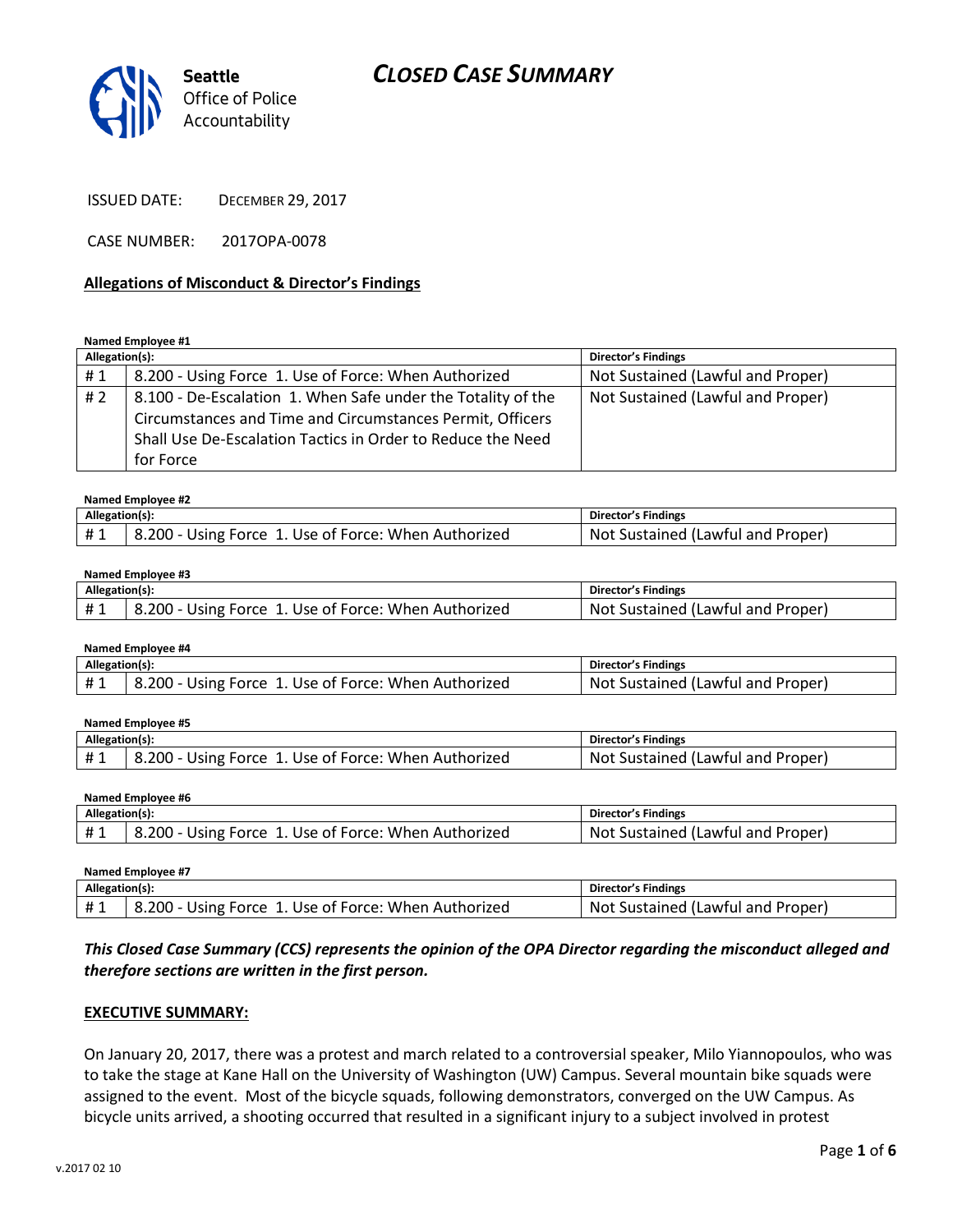

OPA CASE NUMBER: 2017OPA-0078

activities. The shooter was another civilian present at the demonstration. Some bicycle units assisted in the rescue of the shooting victim, while other units assisted in crowd control. The suspect involved in the shooting was at large and unidentified at the time.

Two bicycle squads, one led by NE#1 and the other led by NE#2, were tasked with securing a first aid staging area for the Seattle Fire Department (SFD) to ensure that the shooting victim could receive medical treatment. The staging area for the SFD personnel was predesignated to be the flagpole behind Kane Hall. These two bicycle squads, which included the other Named Employees, converged on this area and several orders for demonstrators to disperse the staging area were given. These orders were unheeded and use of pepper spray was authorized by two Assistant Chiefs. After orders to disperse were given, as well as warnings that pepper spray would be deployed if the demonstrators did not comply, pepper spray was used by the Named Employees. After the deployment, the demonstrators vacated the area. The Complainant, who was present at the protest, filed a complaint of unnecessary force in relation to the use of pepper spray.

### **ANALYSIS AND CONCLUSIONS:**

## **Named Employee #1 - Allegation #1** *8.200 - Using Force 1. Use of Force: When Authorized*

The Complainant alleged that the Named Employees used excessive and unnecessary force when they deployed pepper spray at a peaceful crowd of demonstrators. The complainant further alleged that SPD never attempted to secure the scene where an individual was shot and critically injured during the demonstration.

NE#1 and NE#2 were the supervisors of bicycle squads assigned to work a demonstration at the University of Washington. During the event, an individual was shot and critically wounded in the middle of a large crowd of demonstrators. While other bicycle squads performed a rescue of the wounded citizen, NE#1 and NE#2 were assigned by an Assistant Chief to secure the predesignated staging area for SFD. This space was designated as an emergency treatment area should anyone need emergency medical care during the event. When NE#1, NE#2, and their bicycle squads (which included the other Named Employees) arrived at that location, there were several demonstrators blocking access to the staging area.

NE#1 gave orders to the crowd that they needed to move back so that the SFD could treat the victim. The demonstrators would not vacate the area. NE#1 and NE#2 then ordered their officers to form a mobile fence line to move the demonstrators out of the area. The first movement forward of the mobile fence line did not result in any contact with demonstrators. Moreover, at that time, many members of the crowd left; however, others stayed and blocked the officers' way. A second order to move back was given by NE#1 and NE#2. At that point, they observed demonstrators lock arms and lower their bodies. The officers explained recognizing this to be a technique purposed to prevent officers from moving them out of the area.

NE#1 contacted the Incident Commander, a different Assistant Chief, over the radio and received permission to use pepper spray if warranted under the circumstances. This authorization permitted NE#1 and NE#2 to use pepper spray if it was deemed reasonable, necessary and proportional.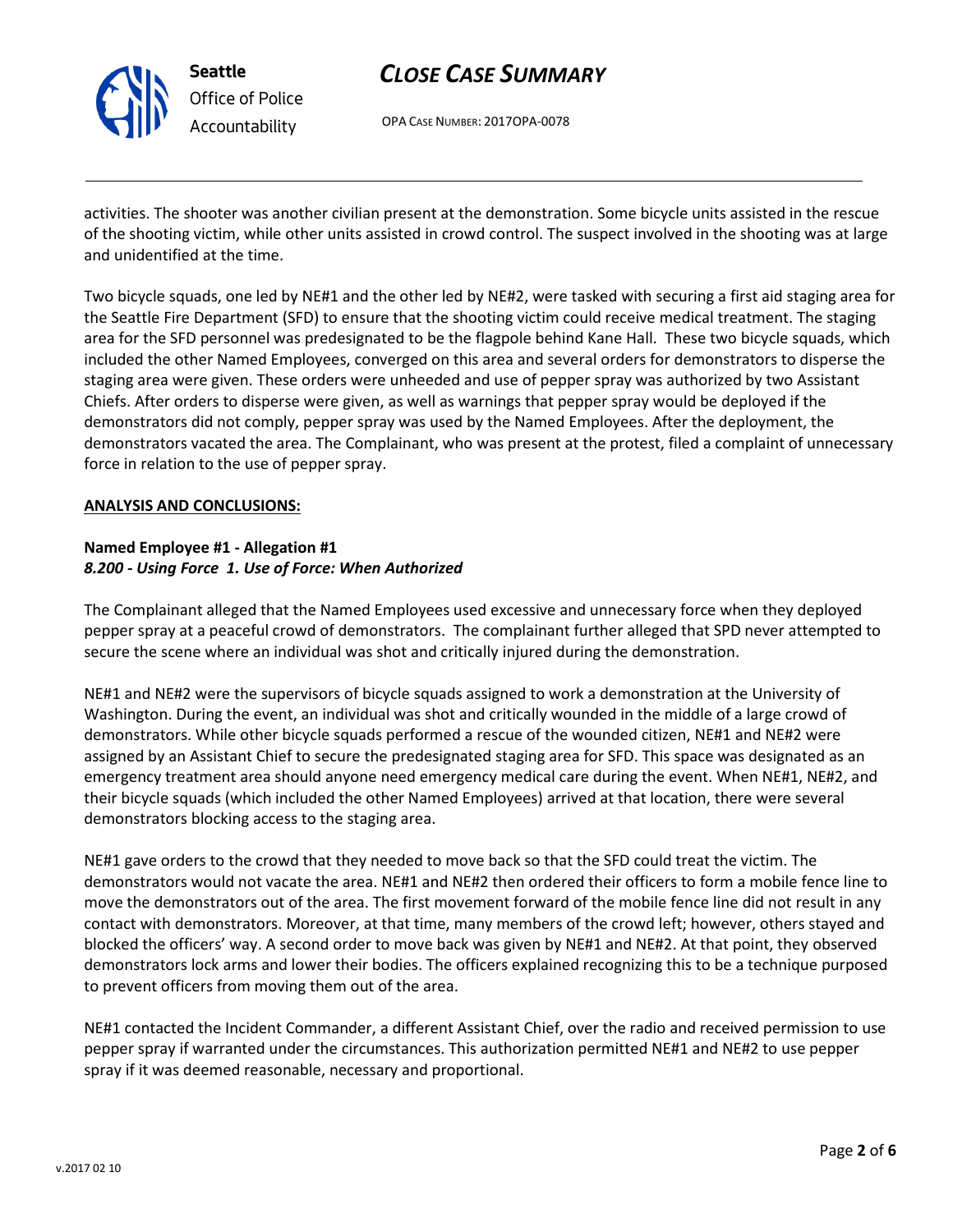

OPA CASE NUMBER: 2017OPA-0078

Based on the circumstances confronting them, NE#1 and NE#2 decided that it was warranted to use pepper spray to disperse the crowd. Once that decision was made, NE#1 and NE#2 issued an order to NE#3, NE#4, NE#5, NE#6, NE#7, and NE#8 directing them to deploy pepper spray.

SPD Policy 8.200(1) requires that force used by officers be reasonable, necessary and proportional. Whether force is reasonable depends "on the totality of the circumstances" known to the officers at the time of the force and must be balanced against "the rights of the subject, in light of the circumstances surrounding the event." (SPD Policy 8.200(1).) The policy lists several factors that should be weighed when evaluating reasonableness. (*See id.*) Force is necessary where "no reasonably effective alternative appears to exist, and only then to the degree which is reasonable to effect a lawful purpose." (*Id.*) Lastly, the force used must be proportional to the threat posed to the officer. (*Id.*)

From my review, the decision by NE#1 and NE#2 to direct the other Named Employees to utilize pepper spray was reasonable, necessary, and proportional, and thus consistent with policy.

The decision to use force was reasonable given the circumstances faced by the officers. The officers needed to clear and secure the area occupied by the demonstrators in order to treat a critically wounded subject. It was not feasible to change the predesignated area during a tense and chaotic event thus delaying potentially life-saving efforts. The demonstrators were given multiple warnings to leave the area. The Named Employees further used mobile fence lines to try and encourage the demonstrators to leave, which worked, in part, when it caused many to leave at that point. The remaining demonstrators refused orders to leave the area, linked arms and lowered their bodies to apparently resist any attempt to force them from the area. Due to the life-threatening nature of the victim's injuries, the officers were required to act quickly. After the remaining demonstrators did not comply with multiple orders to vacate that location, including warnings that if they did not leave pepper spray would be deployed, it was reasonable to use such force to disperse the crowd.

Moreover, the force was necessary to ensure that the area was secured and safe for SFD to treat a critically wounded subject. Again, the demonstrators were given multiple orders to leave that location and were warned that if they did not, pepper spray would be used. Only after that point was pepper spray dispersed. Further, only the amount of force necessary to disperse the crowd was used.

Lastly, the force was proportional to the threat facing the officers. Force was only used when the demonstrators failed to follow legal orders to vacate the area. Officers deployed pepper spray in a manner consistent with training and in a manner that was least likely to cause unnecessary discomfort.

For these reasons, I conclude that the order to use pepper spray to disperse the crowd was, under these circumstances, consistent with policy. As such, I recommend that this allegation be Not Sustained – Lawful and Proper.

Recommended Finding: **Not Sustained (Lawful and Proper)**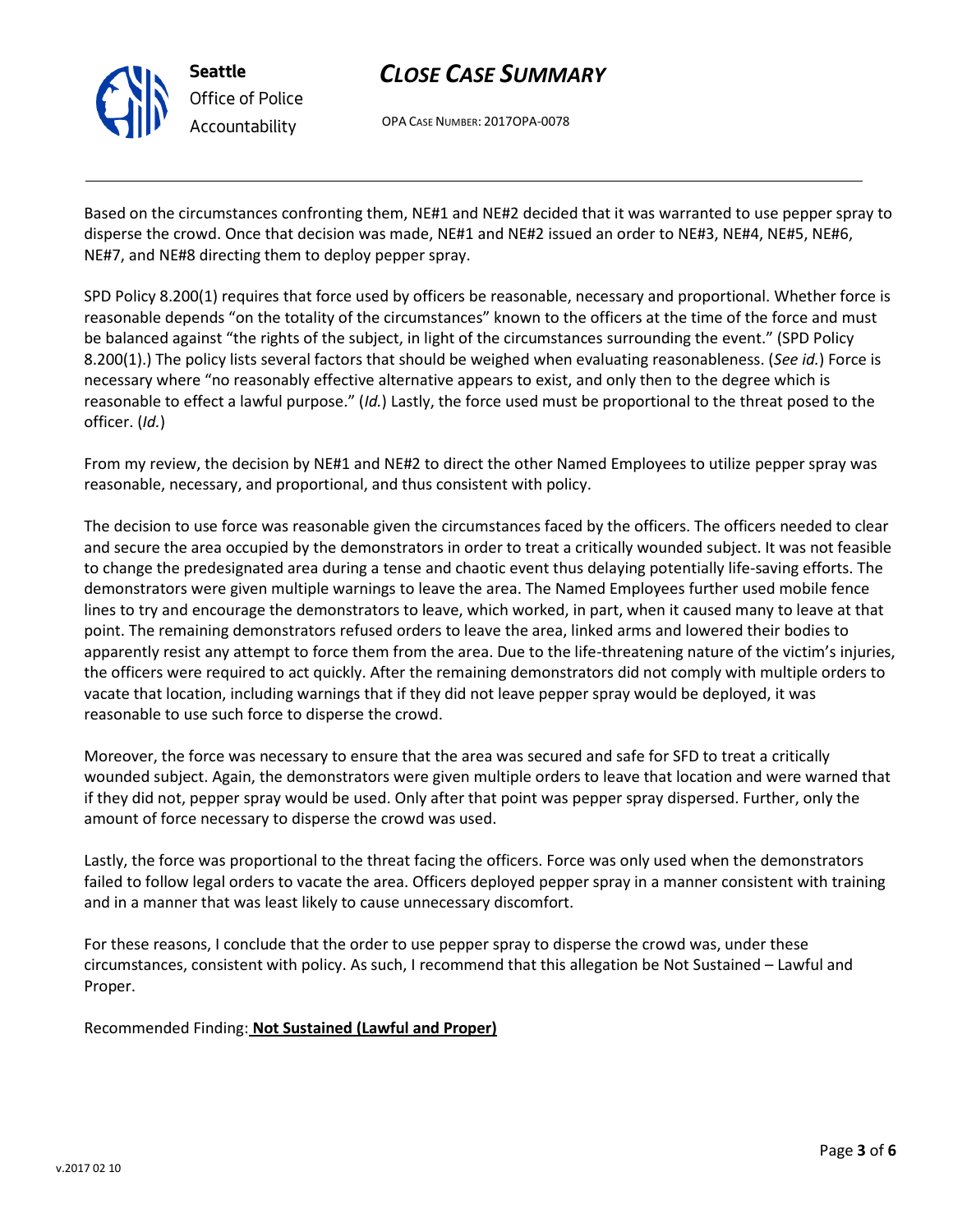



OPA CASE NUMBER: 2017OPA-0078

# **Named Employee #1 - Allegation #2**

*8.100 - De-Escalation 1. When Safe under the Totality of the Circumstances and Time and Circumstances Permit, Officers Shall Use De-Escalation Tactics in Order to Reduce the Need for Force*

The Complainant alleged that NE#1 did not use de-escalation techniques prior to authorizing the deployment of pepper spray.

SPD policy requires that officers use de-escalation when safe and feasible to do so, prior to using force. "Deescalation tactics and techniques are actions used by officers, when safe and without compromising law enforcement priorities, that seek to minimize the likelihood of the need to use force during an incident and increase the likelihood of voluntary compliance." (SPD Policy 8.100-POL-1.) The policy further instructs that: "When safe and feasible under the totality of circumstances, officers shall attempt to slow down or stabilize the situation so that more time, options and resources are available for incident resolution." (*Id*.)

While de-escalation is inarguably a crucial component of the Department's obligations under the Consent Decree, it is not purposed to act as a bar to enforcing the law and using force when necessary. Here, the Named Employees gave multiple warnings to demonstrators to leave the area, attempted to gain voluntary compliance by using a mobile fence line, gave additional warnings that pepper spray would be deployed, and waited a reasonable amount of time before deploying the pepper spray. Based on these facts, and on the chaotic and volatile circumstances that the officers were presented with on that day, I find that the NE#1's actions in authorizing the deployment of pepper spray were consistent with the Department's de-escalation policy.

For these reasons, I recommend that this allegation be Not Sustained – Lawful and Proper.

Recommended Finding: **Not Sustained (Lawful and Proper)**

## **Named Employee #2 - Allegation #1** *8.200 - Using Force 1. Use of Force: When Authorized*

For the same reasons as indicated above (*see* Named Employee #1, Allegation #1), I also find that NE#2 actions on this date were consistent with policy. As such, I recommend that this allegation be Not Sustained – Lawful and Proper.

Recommended Finding: **Not Sustained (Lawful and Proper)**

# **Named Employee #3 - Allegation #1** *8.200 - Using Force 1. Use of Force: When Authorized*

The Complainant alleged that NE#3, NE#4, NE#5, NE#6, NE#7, and NE#8 used excessive and unnecessary force when they deployed pepper spray on a group of peaceful protesters.

These Named Employees used force when they were directed to do so by NE#1 and NE#2. As such, they were following the orders of NE#1 and NE#2 to use pepper spray to disperse the crowd. The fact that they used directed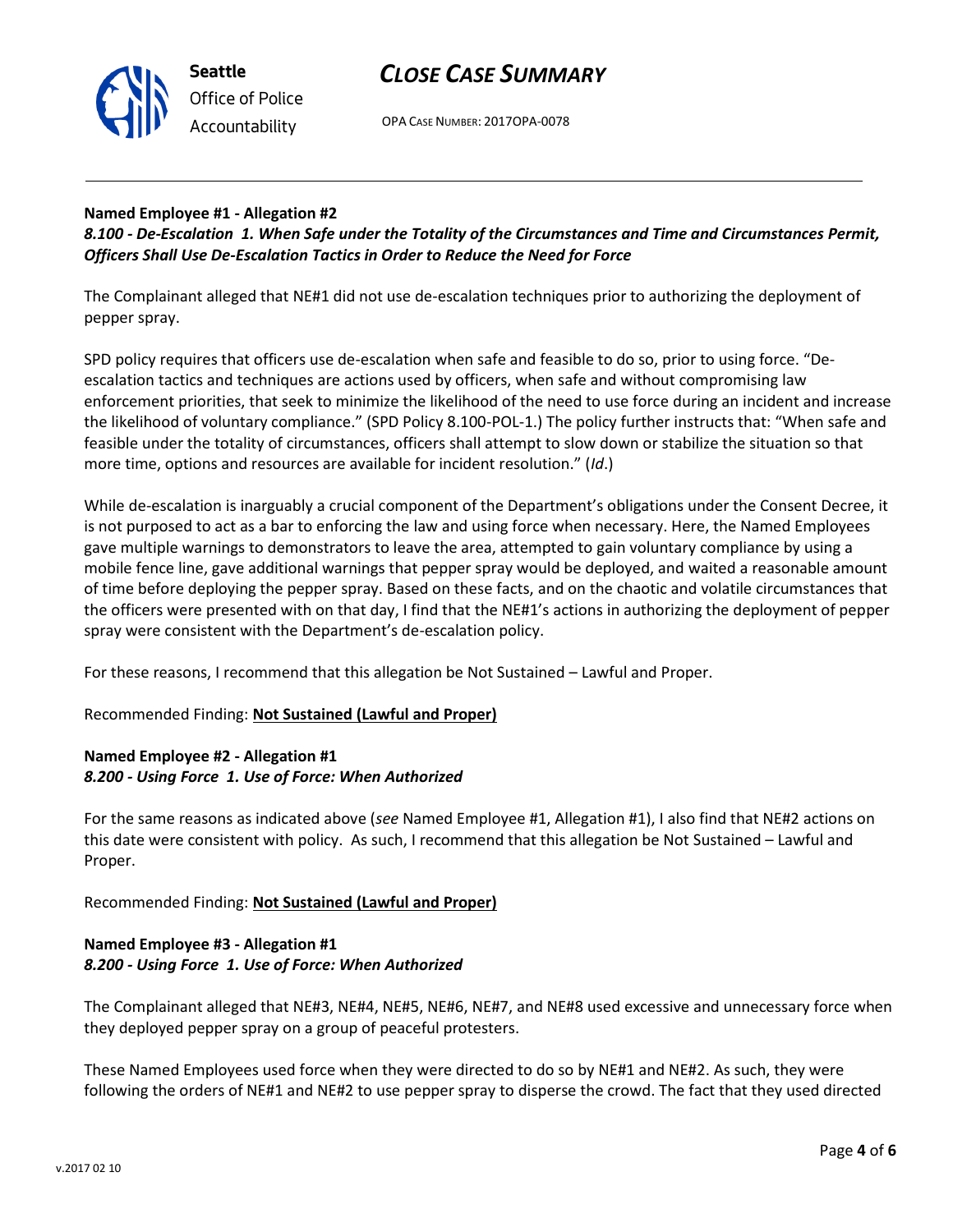

OPA CASE NUMBER: 2017OPA-0078

force does not relieve these Named Employees of the responsibility to ensure that the force was constitutionally permissible and it does not permit them to use force that is excessive or inconsistent with training and policy.

As discussed more fully above, the force used here was reasonable, necessary and proportional under the circumstances. For these reasons, these Named Employees' actions to use pepper spray as directed to disperse the demonstrators were consistent with policy.

For these reasons, I recommend that this allegation be Not Sustained – Lawful and Proper.

Recommended Finding: **Not Sustained (Lawful and Proper)**

## **Named Employee #4 - Allegation #1** *8.200 - Using Force 1. Use of Force: When Authorized*

For the same reasons as indicated above (*see* Named Employee #3, Allegation #1), I recommend that this allegation be Not Sustained – Lawful and Proper.

Recommended Finding**: Not Sustained (Lawful and Proper)**

## **Named Employee #5 – Allegation #1** *8.200 - Using Force 1. Use of Force: When Authorized*

For the same reasons as indicated above (*see* Named Employee #3, Allegation #1), I recommend that this allegation be Not Sustained – Lawful and Proper.

Recommended Finding: **Not Sustained (Lawful and Proper)**

## **Named Employee #6 – Allegation #1** *8.200 - Using Force 1. Use of Force: When Authorized*

For the same reasons as indicated above (*see* Named Employee #3, Allegation #1), I recommend that this allegation be Not Sustained – Lawful and Proper.

Recommended Finding: **Not Sustained (Lawful and Proper)**

## **Named Employee #7 – Allegation #1** *8.200 - Using Force 1. Use of Force: When Authorized*

For the same reasons as indicated above (*see* Named Employee #3, Allegation #1), I recommend that this allegation be Not Sustained – Lawful and Proper.

Recommended Finding: **Not Sustained (Lawful and Proper)**